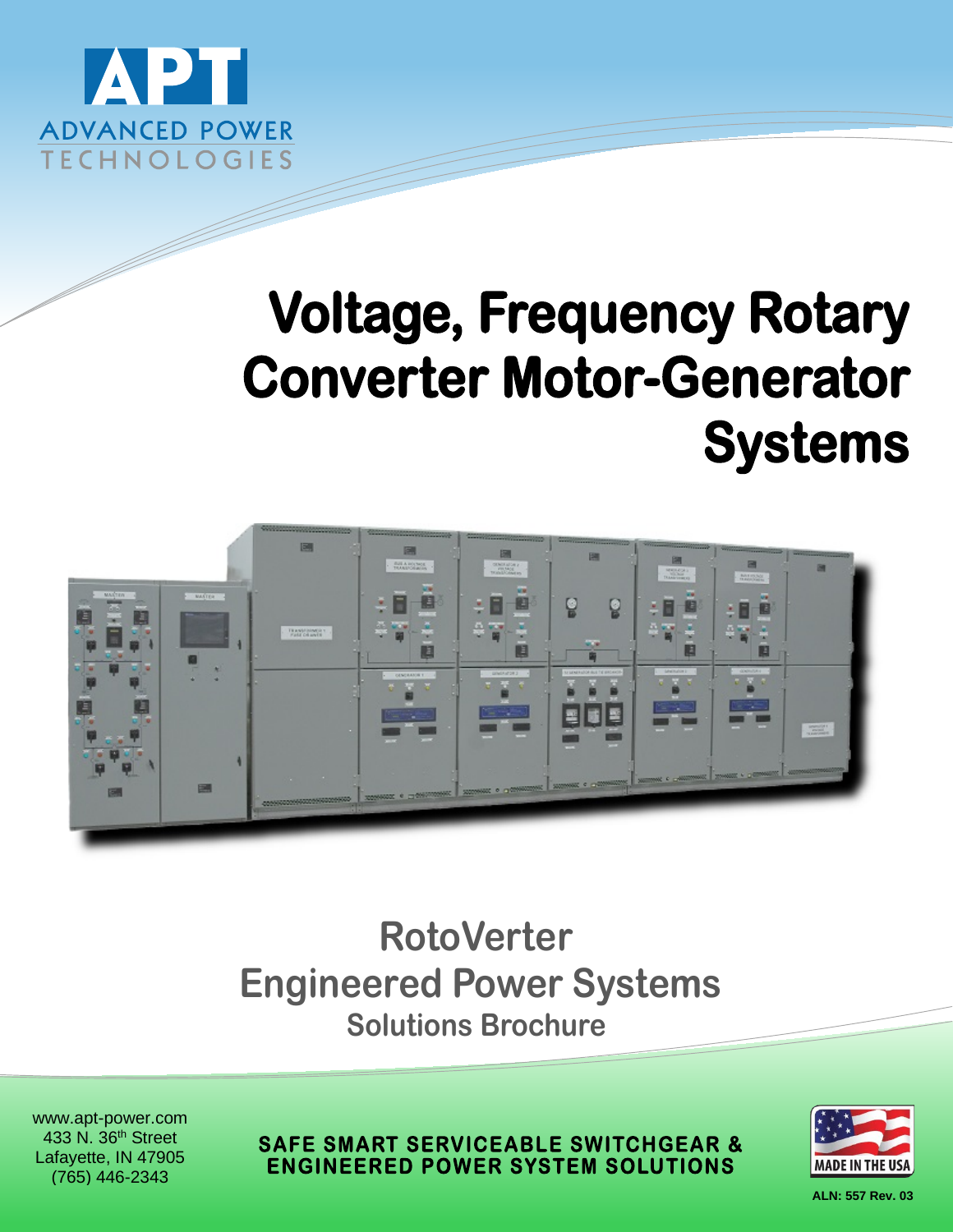

## **Sets, Packages, & Systems**



Figure 1: M-G Set, No Enclosure



Figure 3: M-G Set, with output circuit breaker and quick connection receptacles in outdoor enclosure

#### **Product Benefits**

APT offers a wide variety of Motor-Generator Sets, Packages, & Systems that can be customized to your application and needs. It is a multi-purpose synchronous motor-synchronous generator set that allows you to use it as a 50/60Hz convertible power supply, and either a variable frequency or voltage power supply. They can be utilized in various applications such as rotary UPS, solving power quality problems, frequency and voltage converters, grid isolation, grid support devices, and micro-grids.

#### **Product Advantages**

- Complete galvanic isolation between the power source and the load via mechanical coupling. This prevents the most extreme over-voltages and surges on the utility side from damaging loads connected to the generator side of the system.
- $\odot$  High available fault current which allows for selective time-overcurrent coordination. This increases the fault tolerance of the system and means that the short circuit in one part of the load may not affect other parts of the



Figure 2: M-G Set, with output circuit breaker in outdoor enclosure



Figure 4: M-G Set, No Enclosure with switchgear control lineup

load. This is not achievable when traditional solid state UPS systems are used.

- $\odot$  Motor starting capability, which is also not achievable when traditional solid state UPS systems are used.
- $\odot$  Ability to operate at wide range of voltages (generally between 120 and 15,000 V) and ability to parallel unlimited number of units to achieve any kW and kVAR output.
- $\odot$  Proven industrial and utility grade motor and generator technology and readily available spare parts and motor/generator repair and maintenance facilities.

#### **Product Limitations**

- Relatively low system efficiency (around 91%).
- Recommended bearing maintenance every 2 years.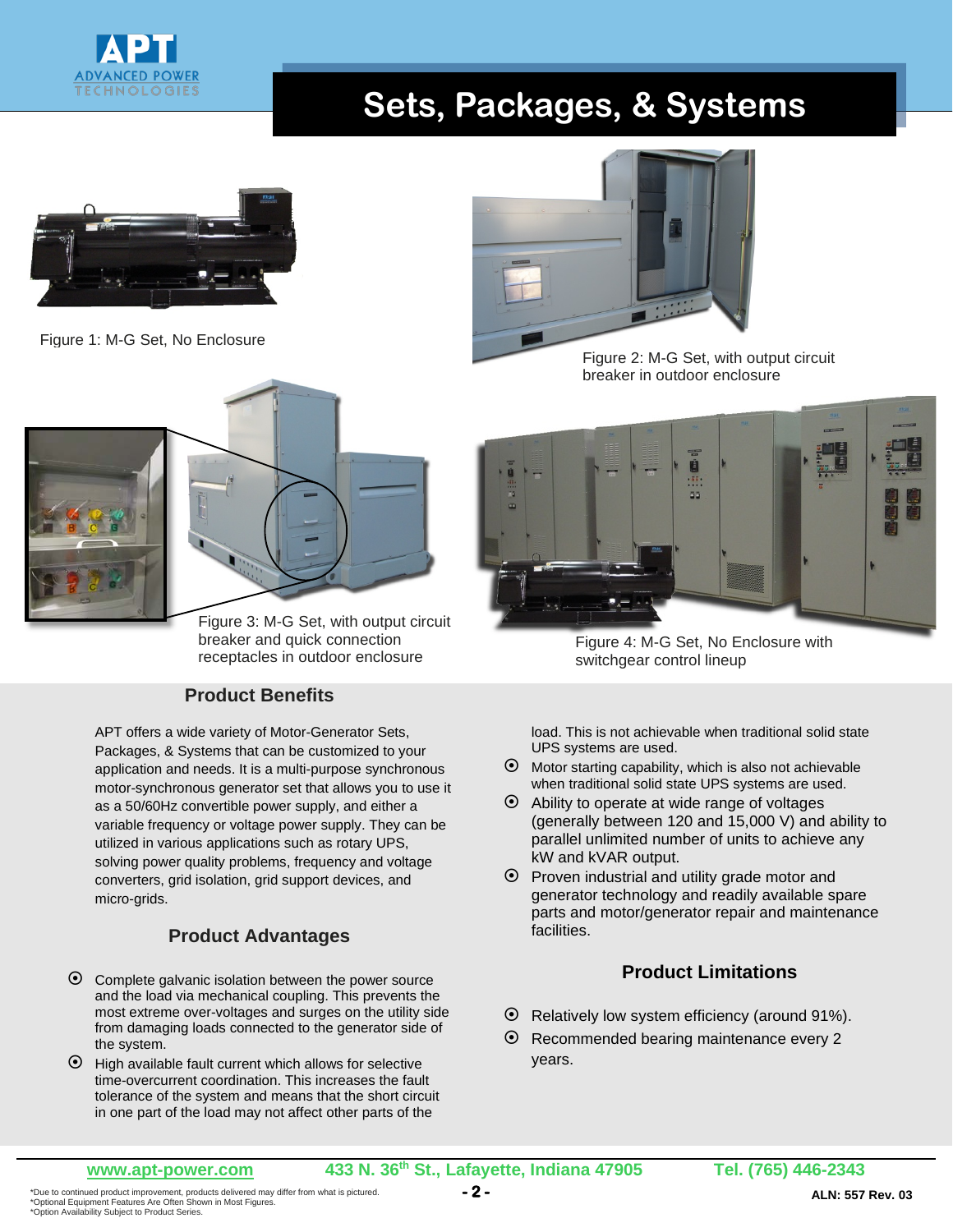

## **Types & Applications**



# **Interlocking, Monitoring, and Options**

#### Power Conditioning:

- o Complete galvanic isolation between the power source and the load via mechanical coupling. This prevents the most extreme over-voltages and surges on the utility side from damaging loads connected to the generator side of the system.
- o Ride through upon most single-phase faults and sags and short three phase voltage sags which are milliseconds in duration.
- o High available fault current which allows for selective time-overcurrent coordination. This increases the fault tolerance of the system and means that the short circuit in one part of the load may not affect other parts of the load. This is not achievable when solid state systems are used.
- o Motor starting capability, which is also not achievable when traditional solid-state conditioning systems are used.
- o Ability to operate at wide range of voltages (generally between 120 and 15,000V) and ability to parallel unlimited number of units to achieve any kW and kVAR output.
- o Proven industrial and utility grade motor and generator technology and readily available spare parts and motor/generator repair and maintenance facilities.
- Rotary UPS:
	- o Motor-Generator based Uninterruptible Power Supply Systems remain a golden standard of the Uninterruptible Power Supplies. When equipment failure due to the power surges, sudden voltage fluctuations or unplanned power losses is not an option, Motor-Generator based Uninterruptible Power Supply Systems are the answer.
- Frequency Converters:
	- o 50/60 Hz frequency converters
	- o 60/50 Hz frequency converters
	- o DC to 60 Hz or 50 Hz three phase converters
	- o Variable frequency power source
	- o Variable voltage power source
- Frequency/Voltage Stabilizer
	- o When a renewable power source can produce power with unstable frequency and voltage, APT Motor-Generator system can convert this "unstable" power into the utility grade power source with stable voltage and frequency.
- For more information about **Grid Isolation**, **Grid Support**, and **Micro-grid applications**, please contact [APT.](http://www.apt-power.com/contact-apt/)